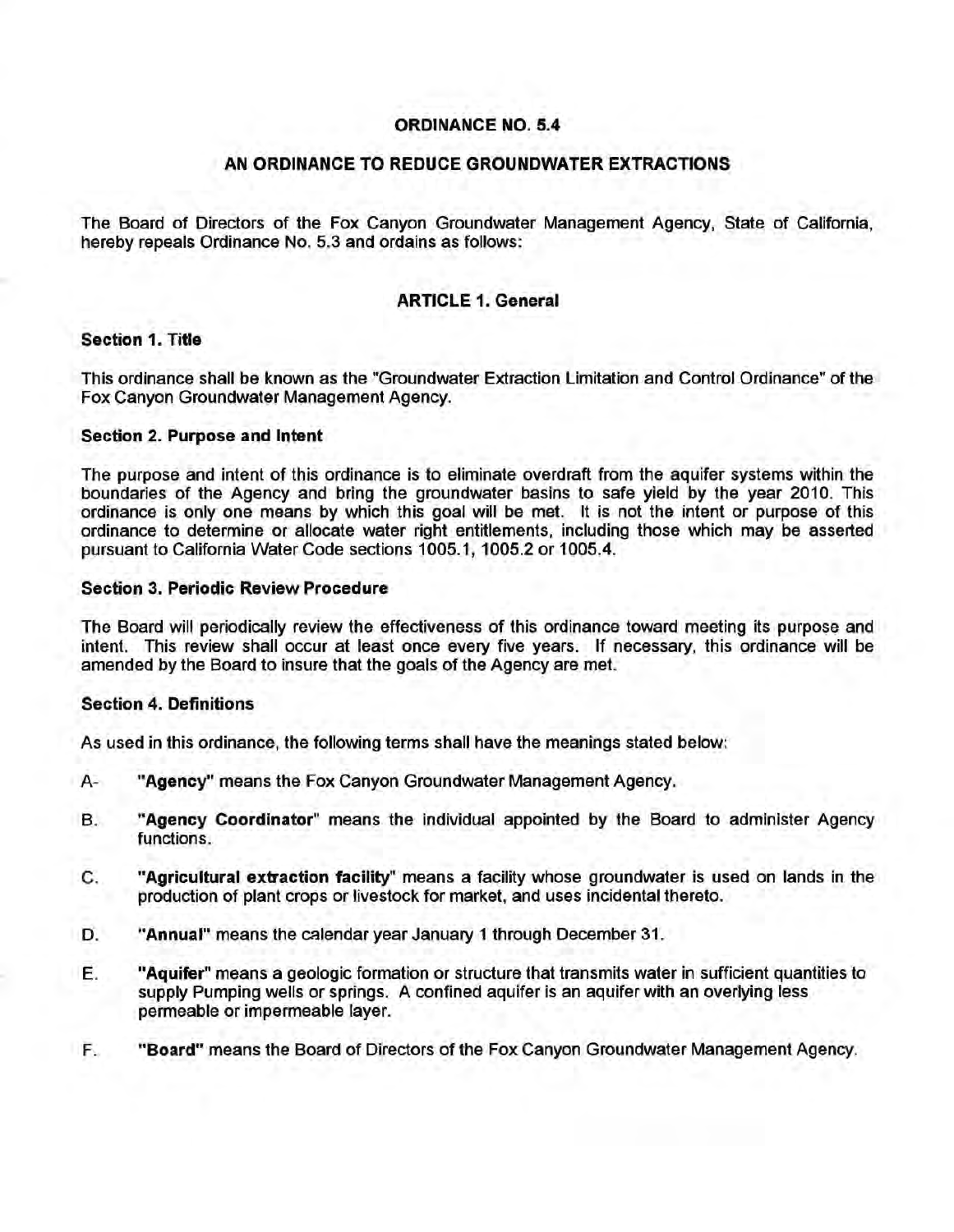- G. "Developed Acreage" means that portion of a parcel within the boundaries of the Agency that is receiving water for reasonable and beneficial agricultural, domestic or municipal and industrial  $(M 8 I)$  use.
- H. "Excess extraction" means those extractions in excess of an operator's extraction allocation or adjusted extraction allocation.
- I. "Extraction" means the act of obtaining groundwater by pumping or other controlled means.
- J. "Extraction allocation" means the amount of groundwater that may be extracted from an extraction facility for a given calendar year, before a surcharge is imposed.
- K. "Extraction facility" means any device or method (e.g., water well) for extraction of groundwater within a groundwater basin or aquifer.
- L. "Foreign Water" means water imported to Ventura County through the State Water Project facilities or other water as approved by the Board,
- M, "Groundwater" means water beneath the surface of the earth within the zone below the water table in which the soil is completely saturated with water.
- N. "Groundwater basin" means a geologically and hydrologically defined area containing one or more aquifers which store and transmit water yielding significant quantities of water to extraction facilities.
- 0. "Historical extraction" means the average annual groundwater extraction based on the five (5) calendar years of reported extractions from 1985 through 1989 within the boundaries of the Agency. This average will be expressed in acre feet per year.
- P. "Injection/storage facility" means any device or method for injection/storage of water into a groundwater basin or aquifer within the boundaries of the Agency.
- Q. "Municipal and Industrial (M & I) Provider" means a municipality, waterworks district, water company, mutual water company or person which provides water for domestic, industrial, commercial, irrigation or fire protection purposes within the boundaries of the Agency.
- R "Municipal and Industrial (M & I) Operator" An owner or operator that supplied groundwater for M & I use during the historical allocation period and did not supply water for agricultural irrigation during the historical period."
- S. "Municipal and Industrial (M & I) user" means a person or other entity that used or uses water for any purpose other than agricultural irrigation.
- T. "Operator" means a person who either owns or operates a groundwater extraction facility with the written approval of the owner. In the event the Agency is unable to determine who operates a particular extraction facility, then "operator" shall mean the person to whom the extraction facility is assessed by the County Assessor, or, if not separately assessed, the person who owns the extraction facility or the land upon which it is located.
- U. "Overdraft" means the condition of a groundwater basin where the average annual amount of water extracted exceeds the average annual supply of water to a basin or aquifer.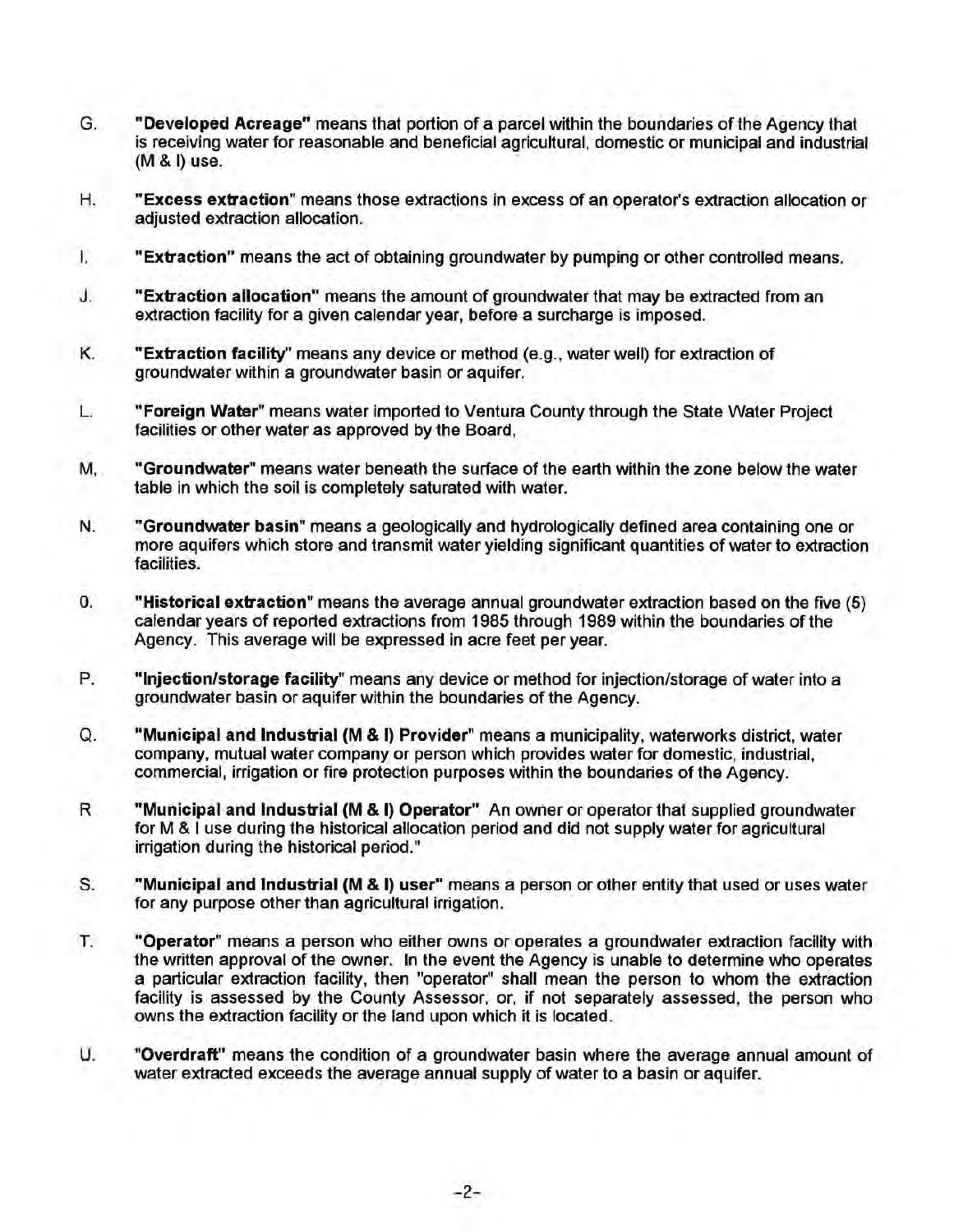- V. "Person" includes any state or local governmental agency, private corporation, firm, Partnership, individual, group of individuals, or, to the extent authorized by law, any federal agency.
- W. "Recharge" means natural or artificial replenishment of groundwater storage by percolation or injection of one or more sources of water at the surface.
- X. "Safe Yield" means the condition of groundwater basin when the total average annual groundwater extractions are equal to or less than total average annual groundwater recharge, either naturally or artificially.

## **ARTICLE 2. Extraction Allocations**

## Section 1 - General

The Agency Coordinator shall establish an operator's extraction allocation for each extraction facility located within the boundaries of the Agency. The extraction allocation shall be the historical extraction as reported to the United Water Conservation District and/or to the Agency pursuant to Agency Ordinances No. 1.1 or as otherwise provided for in Article 6 of this ordinance. Extraction allocations shall be prorated in instances where they apply to less than a full calendar year.

Not withstanding any provision in this ordinance, the annual allocation shall be an allocation based on 60 percent irrigation efficiency of the current crop or the historical allocation, whichever is less. The irrigation efficiency for the operator's crop shall be determined using the formula described in Paragraph B of Article 6. This 60 percent irrigation efficiency is totally unrelated to the 80 percent efficiency described in Article 6, Paragraph B, "Annual Efficiency Extraction Allocation".

Where an operator operates more than one extraction facility, the extraction allocations for the individual facilities may be combined.

### Section 2. Necessity for Extraction Allocations

No extraction facility may be operated or otherwise utilized so as to extract groundwater within the boundaries of the Agency without a valid extraction allocation issued by the Agency.

## Section 3. Compliance

An operator shall comply with all provisions of this ordinance and all other Agency ordinances prior to receiving an extraction allocation

## Section 4. Violation

Any operator or other person who violates the provisions of this Article is subject to the criminal and civil sanctions set forth in the Agency's enabling act and its ordinances.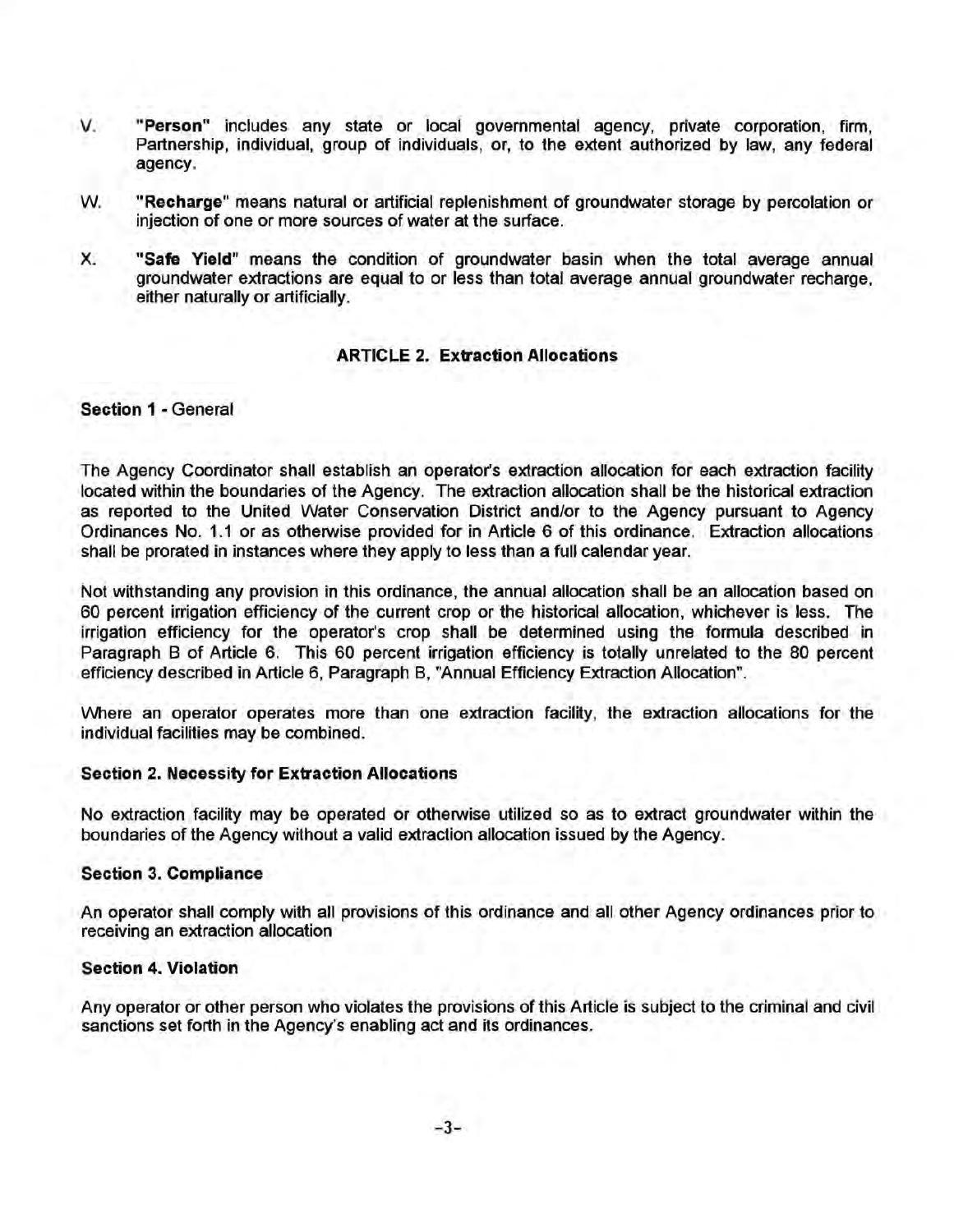# ARTICLE 3. Adjustments to Extraction Allocations

### Section 1. Purpose

Adjustments to extraction allocations may be necessary to provide some flexibility, while still maintaining the goal of reaching a safe yield condition by the year 2010. Adjustments may be accomplished by a transfer or an assignment of historical extraction allocations from one operator to another.

### Section 2. Types of Adjustments

- A. Municipal and Industrial (M & I) Transfer Adjustments The extraction allocation of an agricultural extraction facility shall be transferred to an M & I provider at the time the M & I provider serves the property originally served by the agricultural extraction facility. However, in no case shall the transfer exceed two (2) acre-feet per acre per year or the historical extraction, whichever is less. Two (2) acre-feet per acre per year represents a reasonable use of water for M & I purposes.
- B. Assigned Extraction Allocation Adjustments- Operator A may assign an extraction allocation to Operator B as long as Operator B provides water to Operator A equal in amount to the full assigned extraction allocation. In order to prevent the creation of a secondary market in extraction allocations, upon the change of ownership of either property, the assigned extraction allocations revert to Operator A. The assigned extraction allocations may subsequently be reassigned by the new owner.
- C. The Board may adjust the historical allocation of an M & I operator when that operator has supplied groundwater for M & I use during the historical allocation period and discontinues service to that M & I user for any reason. This adjustment may be made by transferring the supplied portion of the historical allocation from the M & I operator to the M & I user. This adjustment will avoid increased pumping due to windfall allocations that would otherwise result to the M & I operator from such discontinued service. To avoid retroactive inequities, where an M & I operator has discontinued service to an M & I user prior to September 1, 1994, the amount of the supplied portion of the historical allocation will be allocated to both the M & I operator and the M & I user.
- D. Upon request the Board may transfer allocations provided there is a net benefit to the aquifers within the GMA. The transfer of allocations will be of indefinite duration, approved on a "caseby-case" basis, and the GMA Coordinator shall determine the point or points of extraction. Requests for the transfer of allocations shall be submitted jointly by the parties involved and shall include the specific details of their proposal. To insure that there is a net benefit to the aquifer systems, transfers of allocations shall be subject to other conditions and approved by the Board such as reporting requirements and frequency of reports.

### Section 3. Procedures for Adjustments

Procedures for adjusting extraction allocations will be accomplished using the following procedure:

a. It shall be necessary for the operator of the extraction facility to file a verified Application for Adjustment with the Agency Coordinator.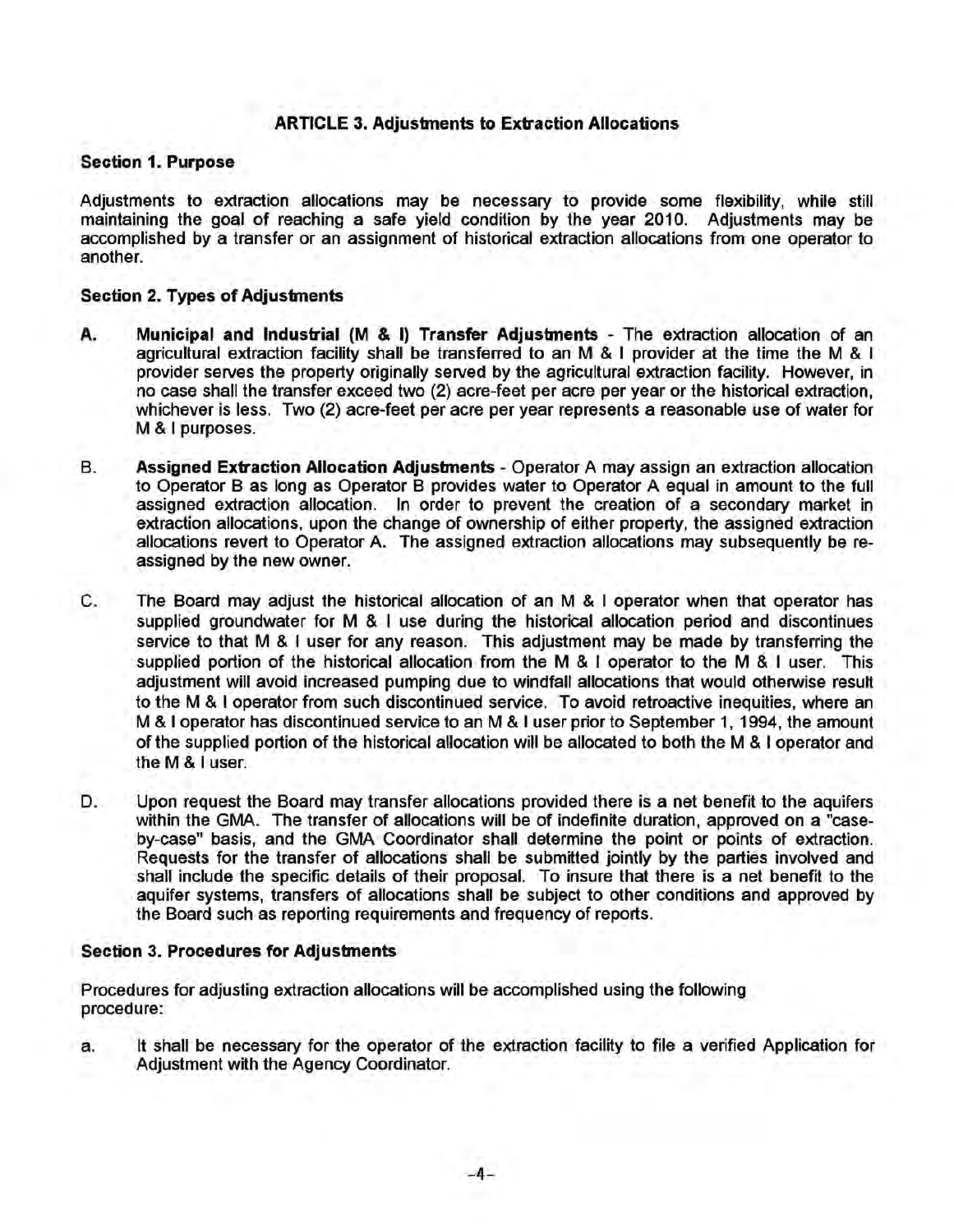- b. The Application for Adjustment shall be filed no later than July 1 of any calendar year.
- c. The Agency Coordinator shall review the Application for Adjustment and report his findings and recommendations to the Board by October 1 of the same year.
- d. Adjustments of extraction allocations, pursuant to the Applications for Adjustment, shall be considered for approval by the Board after reviewing the findings and recommendations of the Agency Coordinator and, if approved, shall be effective for the remainder of the calendar year and for all subsequent calendar years until modified by a subsequent Board approved adjustment.

## **ARTICLE 4. Reduction of Extraction Allocations**

Unless otherwise exempted, extraction allocations, adjusted or otherwise, shall be reduced in order to eliminate overdraft from the aquifer systems within the boundaries of the Agency for agricultural and M & I uses. The reductions shall be as set forth below:

1992- 1994 extraction allocation= 95% of historical extraction, as adjusted. 1995 - 1999 extraction allocation = 90% of historical extraction, as adjusted. 2000- 2004 extraction allocation= 85% of historical extraction, as adjusted. 2005 - 2009 extraction allocation = 80% of historical extraction, as adjusted. After 2009 extraction allocation = 75% of historical extraction, as adjusted.

# **ARTICLE 5. Exemptions from Reductions**

Certain types of extraction allocations are exempt from the reductions set forth in Article 4. They are set forth below:

- A. **Baseline Extraction Allocations-** as set forth in Article 6.
- B. **Annual Efficiency Extraction Allocations**  as set forth in Article 6.

# **ARTICLE 6. Alternative Extraction Allocations**

As an alternative to historical extractions, the Agency Coordinator may establish a Baseline, Conditional Baseline or Annual Efficiency extraction allocation for an operator, as follows:

A. **Baseline Extraction Allocations** - If no historical extraction exists or it has been one (I ) acrefoot per acre per year or less, an operator may request that a Baseline extraction allocation be established by the Agency Coordinator at one (1) acre-foot per acre per year for developed acreage that relies solely on groundwater. A Baseline extraction allocation may also be established by the Agency Coordinator at one (1 ) acre-foot per acre per year for lands which are developed after the effective date of this ordinance, regardless of the source of water.

A Conditional Baseline Extraction Allocation of one (1 ) acre-foot per acre per year may be established for undeveloped acreage if the operator can demonstrate to the satisfaction of the Agency Coordinator that a specified acreage will be developed within the calendar year in which the Conditional Baseline extraction allocation is being requested.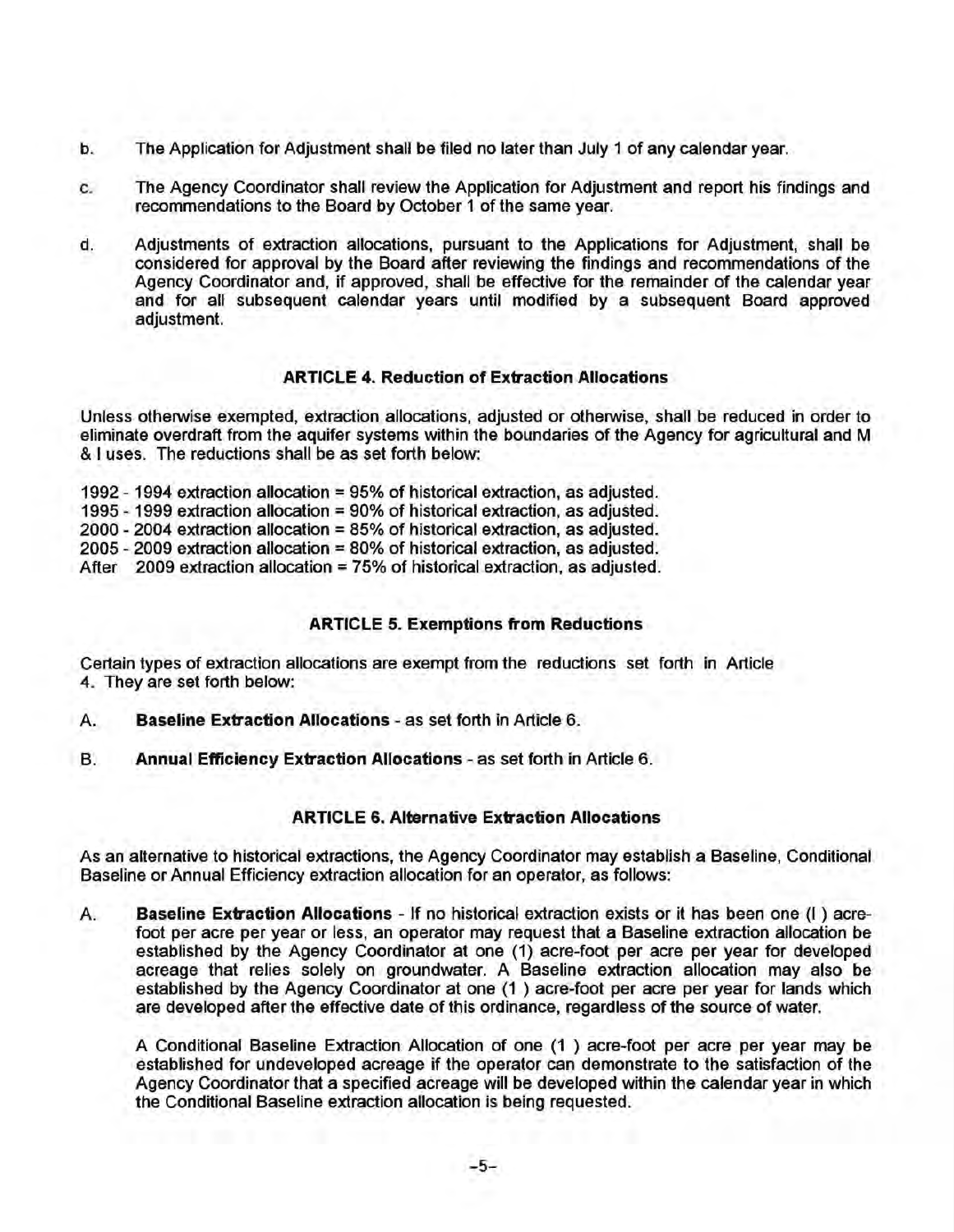To get a Baseline or Conditional Baseline extraction allocation, an operator must submit a detailed report to the Agency Coordinator. The report shall describe historical extractions, if any, future water requirements, type and amount of water use, crop type and acreage involved. The report shall include copies of Assessor's maps identifying the parcels where groundwater is presently being used. For the purpose of this ordinance, one (1) acre-foot per acre per year represents a reasonable use of water for a Baseline or Conditional Baseline extraction allocation.

B. **Annual Efficiency Extraction Allocation** - If an operator can demonstrate to the Agency Coordinator that water used for agriculturally developed land is at least 80 percent overall irrigation efficient, based on evapotranspiration requirements, an Annual Efficiency extraction allocation shall be established for one calendar year. An 80 percent overall irrigation efficiency has been determined by the Agency to be reasonable on agricultural lands within the, Agency's boundaries.

To prove that irrigation efficiency is at least 80 percent, the operator must submit a detailed report covering a minimum period of the immediately preceding calendar year. This report shall be submitted to the Agency Coordinator no later than March 31st of the following year. The report shall include a complete crop and irrigation history for the extraction facility and acreage involved. The report shall include the reference evapotranspiration (E.T.o) rates and crop factors (Kc) for the calendar year period similar to that provided by the California Irrigation Management Information System (CIMIS) as developed and modified by the California Department of Water Resources. The report will include a summary sheet that compares the water use to the evapotranspiration requirements for each crop and the corresponding acreage covered in the calendar year.

The irrigation efficiency will include an appropriate amount of water necessary to avoid salt build-up based on the quality of irrigation water used.

**Irrigation Efficiency** (I.E.) **will be calculated using the formula:** 

 $I.E. = [E.T.o. x kc] - E.R. -x 100$ Actual Water Applied (inches)

Where:

E.T.o. is the reference evapotranspiration measured in inches using turf grass as a standard.

Kc is a crop factor which is a dimensionless number that relates water use by a given plant in comparison to turf grass.

E.R. is the effective rainfall measured in inches as determined by the Agency Coordinator.

C. **Exceptions** - The Board may grant exceptions to sub-paragraphs A and B of Article 6 on a case-by-case basis. However, individual exceptions shall not become the norm, Where agricultural efficiency cannot be measured as set forth in Paragraph B of Article 6, then the most efficient practices of record for the type of agricultural use shall be the measurement of efficiency utilized by the Board in its deliberations.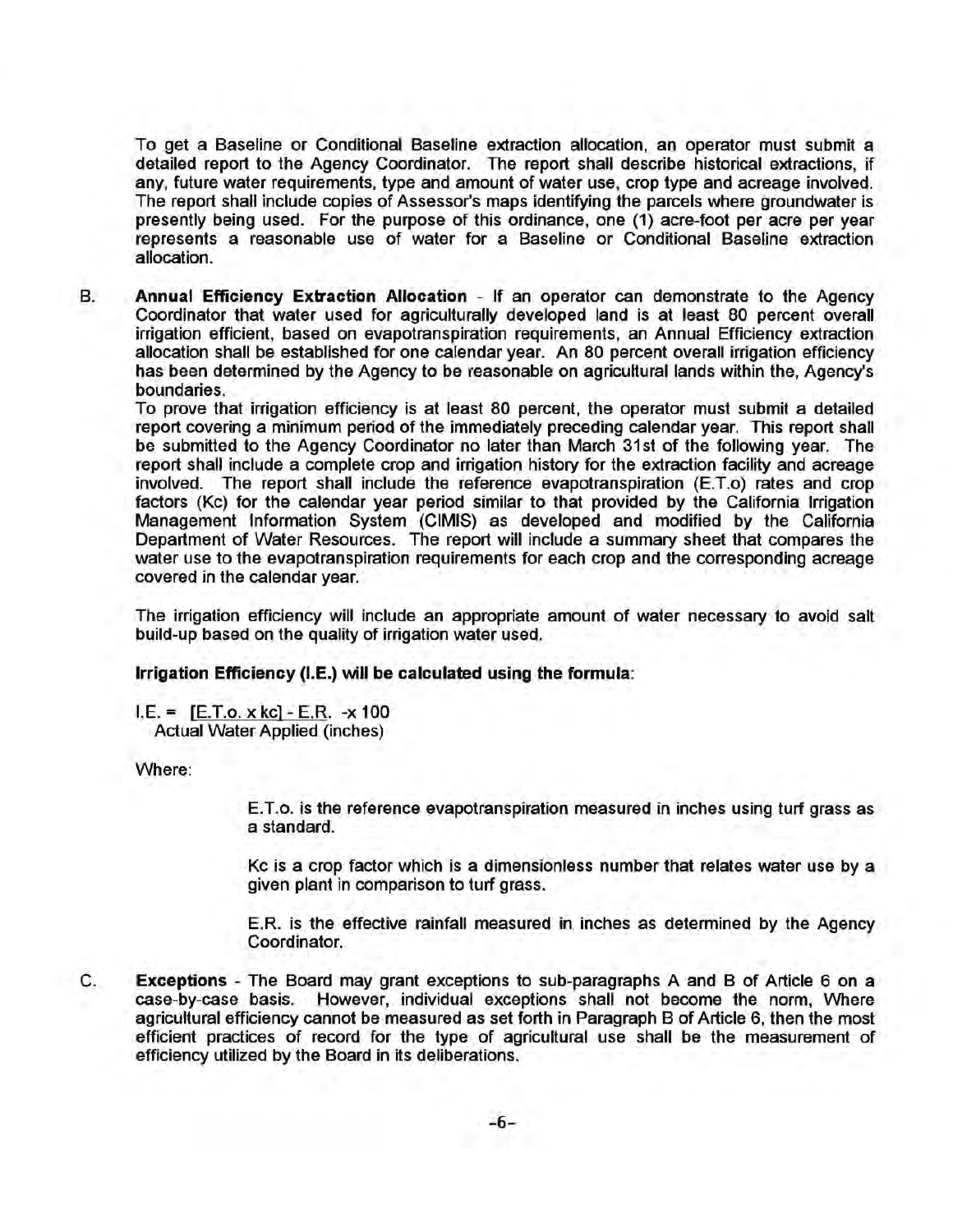# ARTICLE 7. Credits

Credits can be obtained by operators, but are not considered as extraction allocations or adjustments to extraction allocations. Credits are not subject to any reductions as set forth in Article 4. However, at the operator's option, credits can be saved or used to avoid paying extraction surcharges. Credits shall be accounted for through the normal reporting and accounting procedure and are carried forward from year to year credits can be transferred, but only between commonly operated extraction facilities with the approval of the GMA Coordinator. Upon request the Board may transfer credits provided there is a net benefit to the aquifers within the GMA. The transfer of credits will be of indefinite duration, approved on a "case-by-case" basis, and the GMA Coordinator shall determine the point or points of extraction. Requests for the transfer of Credits shall be submitted jointly by the parties involved and shall include the specific details of their proposal. To insure that there is a benefit to the aquifer systems, transfers of credits shall be subject to other conditions as approved by the Board such as reporting requirements and frequency of reports. The types of credits are:

- A. Conservation credits An operator can obtain conservation credits by extracting less groundwater than the extraction allocation. No conservation credits will be given to an operator with an Annual Efficiency, Baseline or a Conditional Baseline extraction allocation. Requests for approval of new Conservation Credits shall be delivered to the Agency Coordinator or postmarked no later than the first working day after July 1st of each year for those credits earned during the previous calendar year. Applications for conservation credits that have not already been applied for and that may have been earned in 1991 or 1992 must be delivered to the Agency Coordinator of postmarked no later than July 1, 1994. Applications for Conservation credits must be on the Agency Form. Requests for credits that do not meet these required dates will not be considered.
- B. Storage credits An operator can obtain storage credits for foreign water injected or spread and percolated in a Board approved injection/storage facility.

The Agency Coordinator will determine the amount of storage credits based upon documentation of expected losses, provided by the operator seeking the storage credit.

A written application for approval of an injection/storage facility shall include:

- 1 . Operator of proposed project;
- 2. Purpose of proposed project;
- 3. Location, depth, casing diameter, perforated interval and other information regarding proposed injection/extraction facilities, if applicable;
- 4. Method of operation including source, quantity and quality of water, planned scheduling of injection/extraction or percolation operations and proposed use of extracted water;
- 5. Any other information deemed necessary by the Agency Coordinator.

Following Board approval of the application, successful injection of water and reporting of results, an operator will obtain credit as determined by the Agency Coordinator.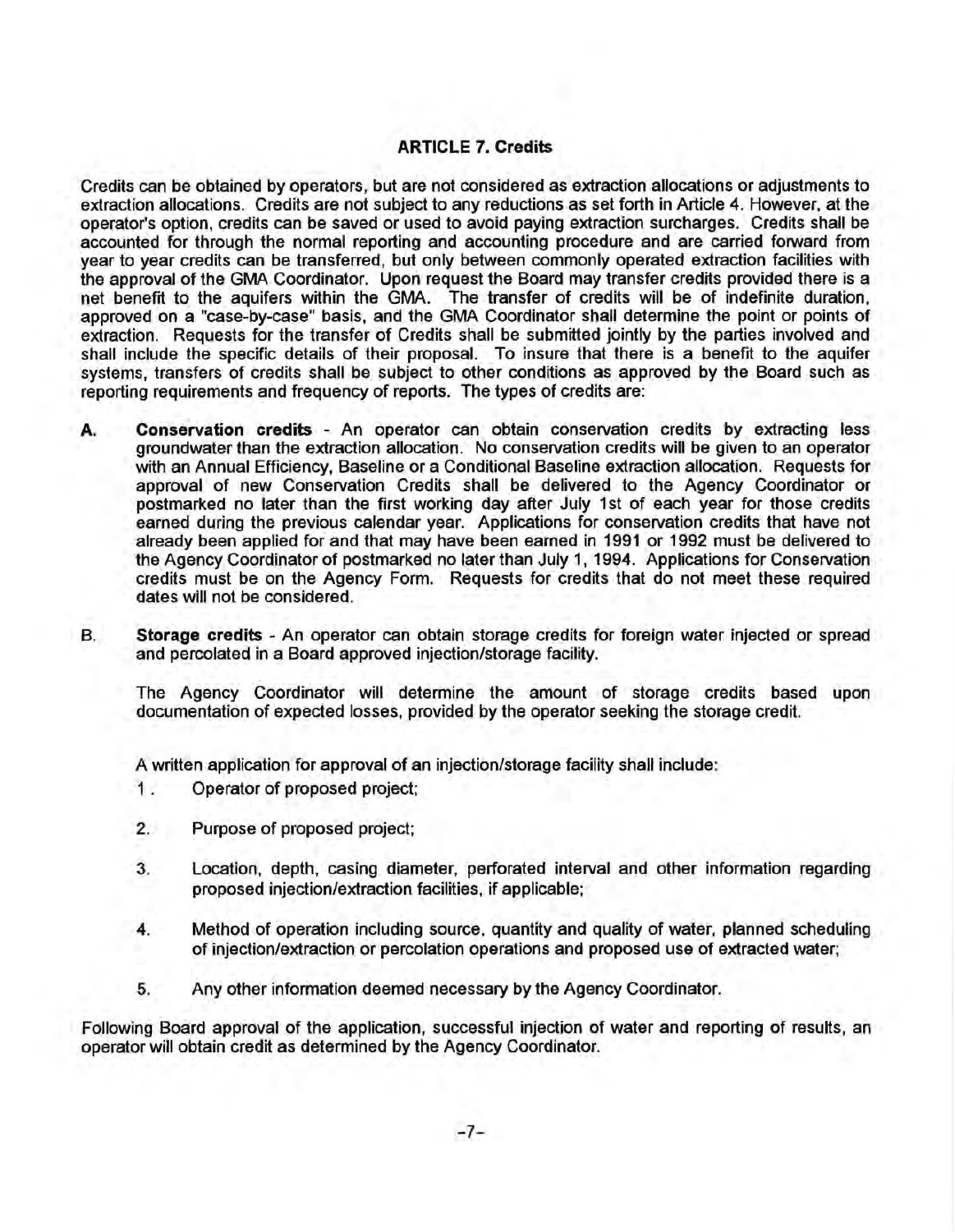### ARTICLE 8. Extraction Surcharges and Late Penalty

#### Section 1. Extraction Surcharges

Extraction surcharges shall be assessed annually each time an operator exceeds their extraction allocation, as adjusted, as shown in the following table:

| <b>Extractions Exceed</b><br><b>Extraction Allocation</b><br>as Adjusted by: | <b>Extraction Surcharges Shown in Dollars</b><br>per Acre-Foot for Excess Extractions at<br>each Corresponding Range. |
|------------------------------------------------------------------------------|-----------------------------------------------------------------------------------------------------------------------|
| $0 - 5%$                                                                     | \$ 50.                                                                                                                |
| $5 - 10%$                                                                    | \$100.                                                                                                                |
| 10 - 15%                                                                     | \$150.                                                                                                                |
| <b>OVER 15%</b>                                                              | \$200.                                                                                                                |

NOTE 1: Where there is no valid extraction allocation issued by the Agency Coordinator, the extraction surcharge shall be \$200 per acre foot for all water extracted.

NOTE 2: The extraction allocation for efficiency is the amount of water used at 80% efficiency. Extraction surcharges, if any, will be applied to the difference between the actual efficiency achieved and the water used at 80% efficiency. Consequently, an actual efficiency of seventy percent (70%) would pay extraction surcharges on the difference between the amount of water used at 70% efficiency and the amount of water that would have been used at 80% efficiency. If an efficiency of less than 60% is achieved, no efficiency allocation will be available, and the user will revert to a historical, baseline or to no allocation. Extraction surcharges would then apply to the difference between actual water used and the applicable allocation, if any. An actual efficiency of fifty-nine percent (59%), with no historical or baseline allocation, would pay surcharges on all water used.

### Section 2. Payment of Extraction Surcharges

Payment of any extraction surcharges shall become due and payable by the operator on or before March 31st of the second year following the excess extraction. Payments may be made either in cash or by a reduction in extraction (below the operator's extraction allocation, as adjusted) for the year immediately following the year for which the extraction surcharge is assessed.

### Section 3. Late Penalty

The operator shall pay a late penalty for any extraction surcharge not satisfied by the due and payable date. The late penalty shall be 1 1/2 percent per month, or any portion thereof, of the amount of the unsatisfied extraction surcharge.

### Section 4. Collection of Delinquent Extraction Surcharges and Late Penalties

The Board may order that any given extraction surcharge and/or late penalty shall be a personal obligation of the operator or shall be an assessment against the property on which the extraction facility is located.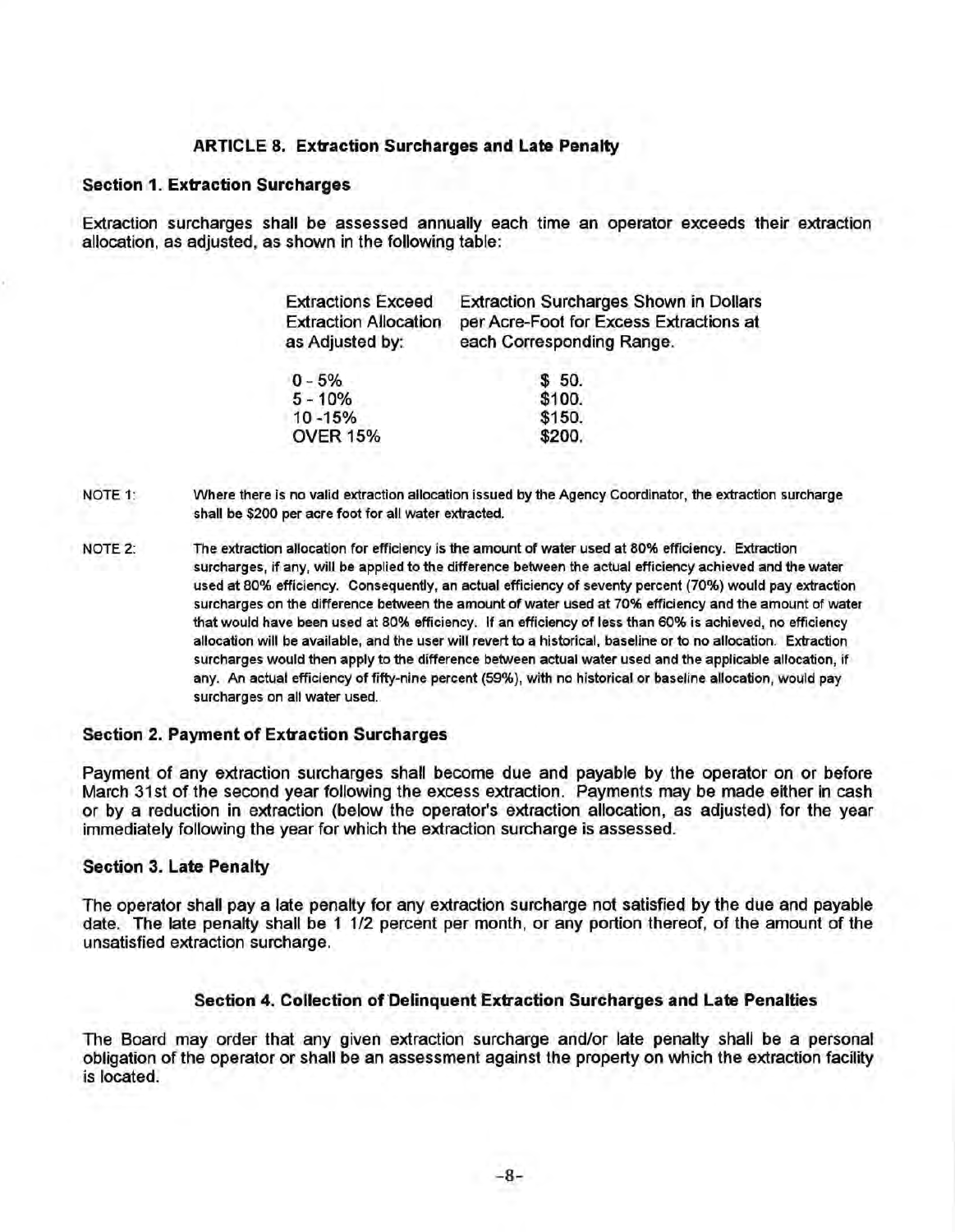Such assessment constitutes a lien upon the property, which lien attaches upon recordation in the office of the County Recorder. The assessment may be collected at the same time and in the same manner as ordinary ad valorem taxes are collected, and shall be subject to the same penalties and the same procedure and sale in case of delinquency as provided for such taxes. All laws applicable to the levy, collection and enforcement of ad valorem taxes shall be applicable to such assessment, except that if any real property to which such lien would attach has been transferred or conveyed to a bona fide purchaser for value, or if a of a bona fide encumbrancer for value has been created and attaches thereon, prior to the date on which the first installment of such taxes would become delinquent, then the which would otherwise be imposed by this section shall not attach to such real property and an assessment relating to such property shall be transferred to the unsecured roll for collection.

### Section 5. Use of Extraction Surcharges and Late Penalties

Revenues generated from extraction surcharges and late penalties shall be used exclusively for authorized Agency purposes, including financial assistance to support Board approved water supply, conservation, monitoring programs and water reclamation projects that demonstrate significant reductions in overdraft.

### ARTICLE 9. Appeals

Any operator aggrieved by a decision or determination made by the Agency Coordinator may appeal to the Board within thirty (30) calendar days thereof by filing with the Agency Coordinator a written request that the Board review the decision of the Agency Coordinator. The Board shall act on the appeal within 120 days after the filing.

### ARTICLE 10. Severability

If any section, part, clause or phrase in this ordinance is for any reason held invalid or unconstitutional, the remaining portion of this ordinance shall not be affected but shall remain in full force and effect.

### ARTICLE 11. Penalties

Any operator or person who intentionally violates any provision of this ordinance shall be guilty of an infraction and may be required to pay a fine to the Agency of not to exceed five hundred dollars (\$500).

Any operator or person who negligently or intentionally violates any provision of this ordinance may also be liable civilly to the Agency for a sum not to exceed one thousand dollars (\$1 000) per day for each day of such violation, in addition to any other penalties that may be prescribed by law.